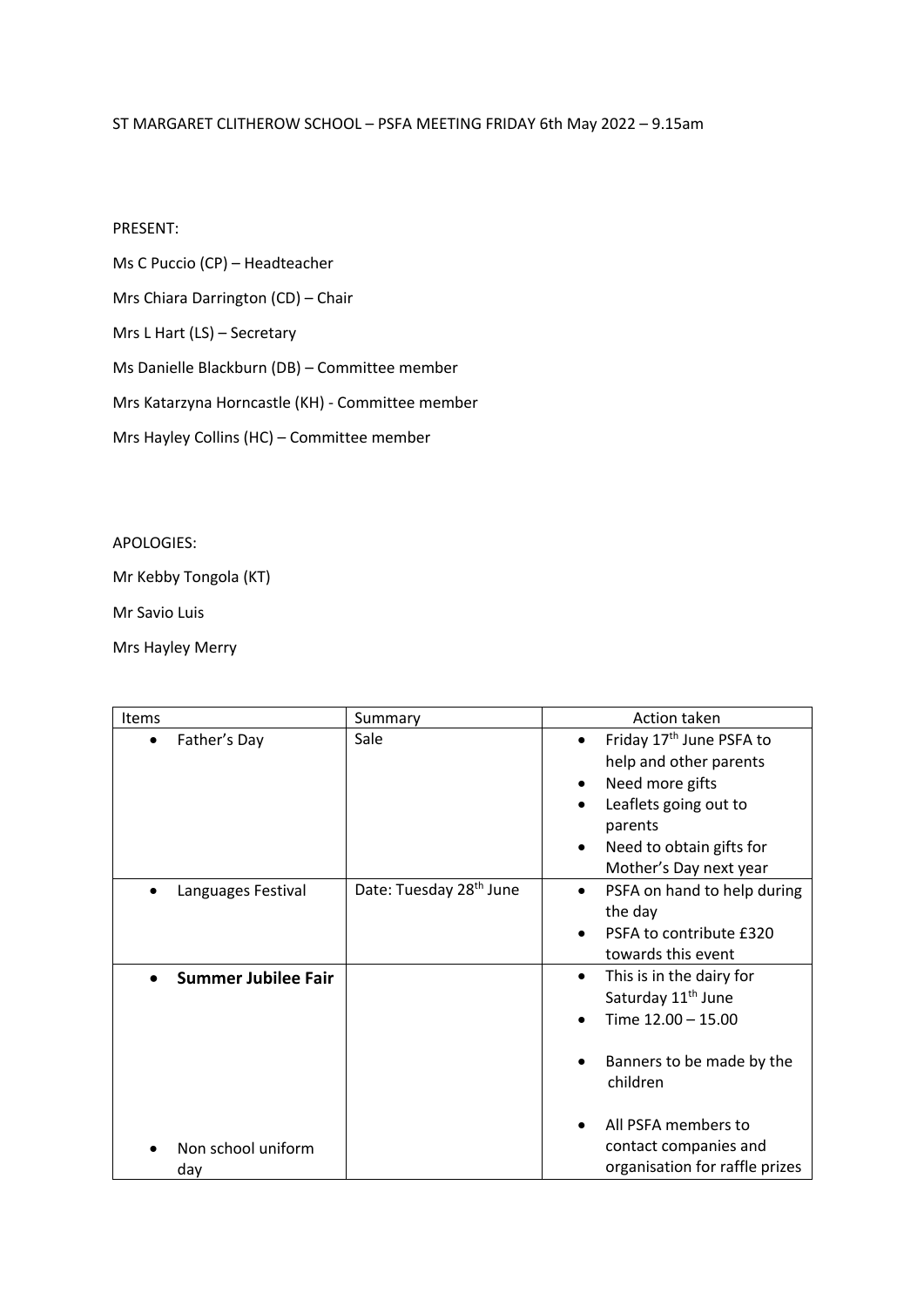|                                     | Need to contact<br>companies to ask for<br>raffle prizes                                                                                | We can use year 6<br>classroom to store summer<br>fair equipment as they are<br>away on PGL<br>CP said we can set up on the<br>field early and the school<br>will work around us<br>Build a bar from pallets TBA<br>Arranged for Friday 20 <sup>th</sup><br>May<br>Face painting (union jack) |
|-------------------------------------|-----------------------------------------------------------------------------------------------------------------------------------------|-----------------------------------------------------------------------------------------------------------------------------------------------------------------------------------------------------------------------------------------------------------------------------------------------|
|                                     | Bring a bottle for the<br>summer fair<br>Have your photo taken<br>with the queen                                                        | DB to purchase carboard cut<br>out of the queen and a chair<br>to make into a throne                                                                                                                                                                                                          |
|                                     | Food                                                                                                                                    | Pizza, Burgers, Fish & Chips<br>Ice cream van<br>Cake stall                                                                                                                                                                                                                                   |
|                                     | Fire engine/ Police                                                                                                                     | CD to see if they are<br>available                                                                                                                                                                                                                                                            |
| Hire of the tea sets for<br>Jubilee | Jubilee tea set hire -<br>forms to be sent out to<br>parents - sets to be<br>sorted out at the<br>container and spoons to<br>be cleaned | All PSFA member to help<br>with tea sets - DB to clean<br>spoons for sets.                                                                                                                                                                                                                    |
| Home games                          | KH has asked if we can<br>provide refreshments for<br>the home games for<br><b>Netball and Football</b>                                 | CP has agreed to this to<br>make some extra money                                                                                                                                                                                                                                             |
| <b>Coffee Morning</b>               | We need to more help<br>with the PSFA                                                                                                   | Email to be sent out to<br>parents and new intake<br>parents for a coffee<br>morning - Friday 20 <sup>th</sup> May<br>$9am - 10am$                                                                                                                                                            |
| Any other business                  | KH to leave the PSFA<br>as general officer at<br>the end of this term.                                                                  | EGM to be held date TBC                                                                                                                                                                                                                                                                       |